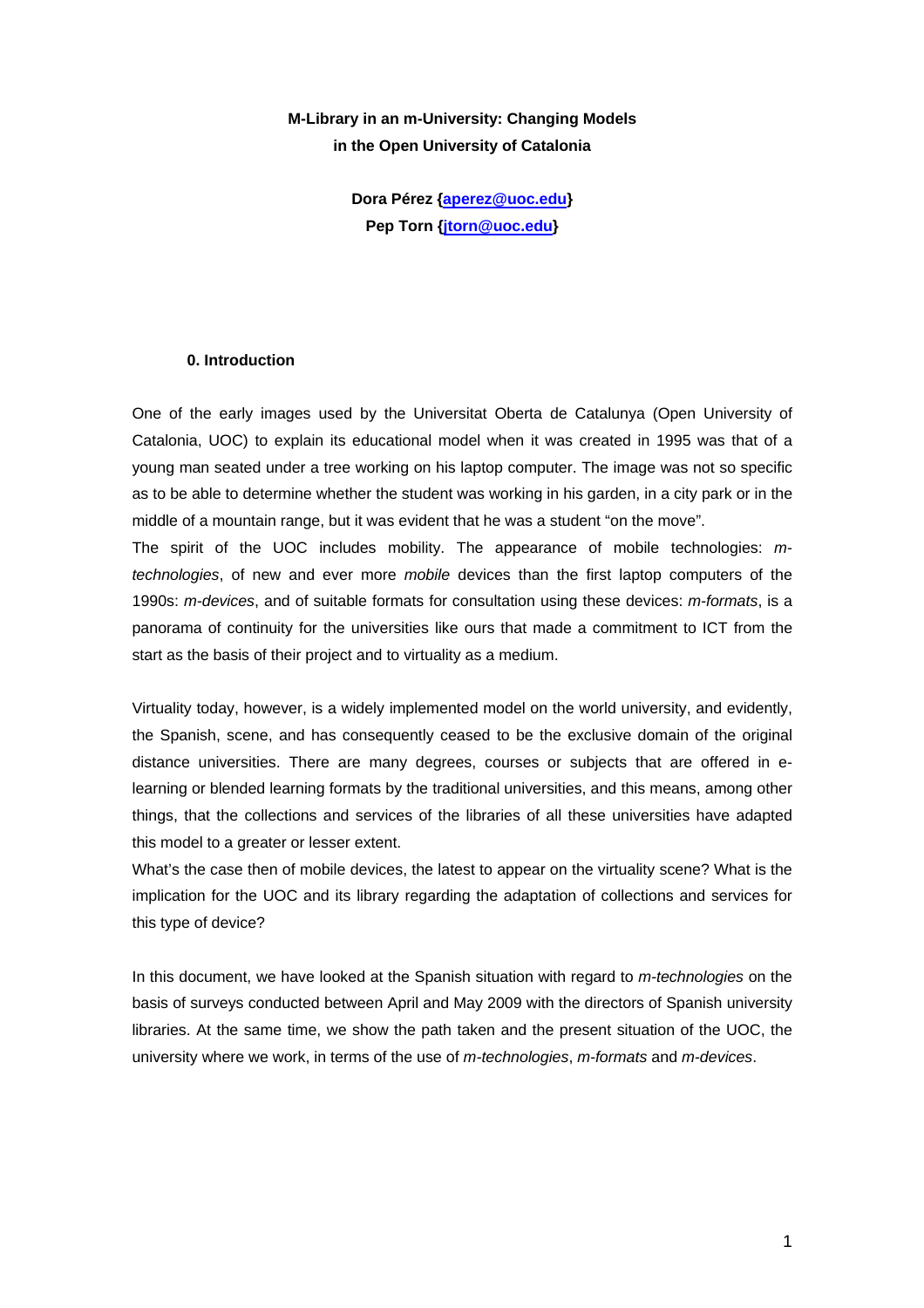## **1. M-libraries in Spain.**

In Spain, there are at present 73 universities. The libraries of 70 universities, of which 70% are publicly-owned and 30% privately-owned, almost all of the Spanish university libraries, and the libraries of the state research centre, Consejo Superior de Investigaciones Ciéntificas (CSIC) make up the REBIUN network (Spanish University and Scientific Libraries Network). Rebiun is a university library network that shares, with greater or lesser involvement by each one, the development of a common strategic plan, collaborative work on projects of shared interest, etc.

A study was made of these libraries to find out the level of development of access to contents and services using mobile devices.

The study consisted of sending a survey to all the Spanish university libraries with the aim of finding out the level of implementation of m-technologies in Spain.

The survey was sent using the distribution list used by the directors of the libraries and consisted of just three questions with the aim of its being easy to answer and to obtain a good percentage of response in order to get a broad view of the use of these services and of the present interest of libraries in this new line.

The questions were:

- a. Does your library have or is it planning to have any type of service that can be accessed using any mobile device?
- b. What type of service accessible from mobile devices does your library offer?
- c. What devices are used to access these services?

Out of the 71 libraries, a total of 63 have replied to the survey, i.e. almost 90%, meaning that we feel that the sample is highly significant of the Spanish situation.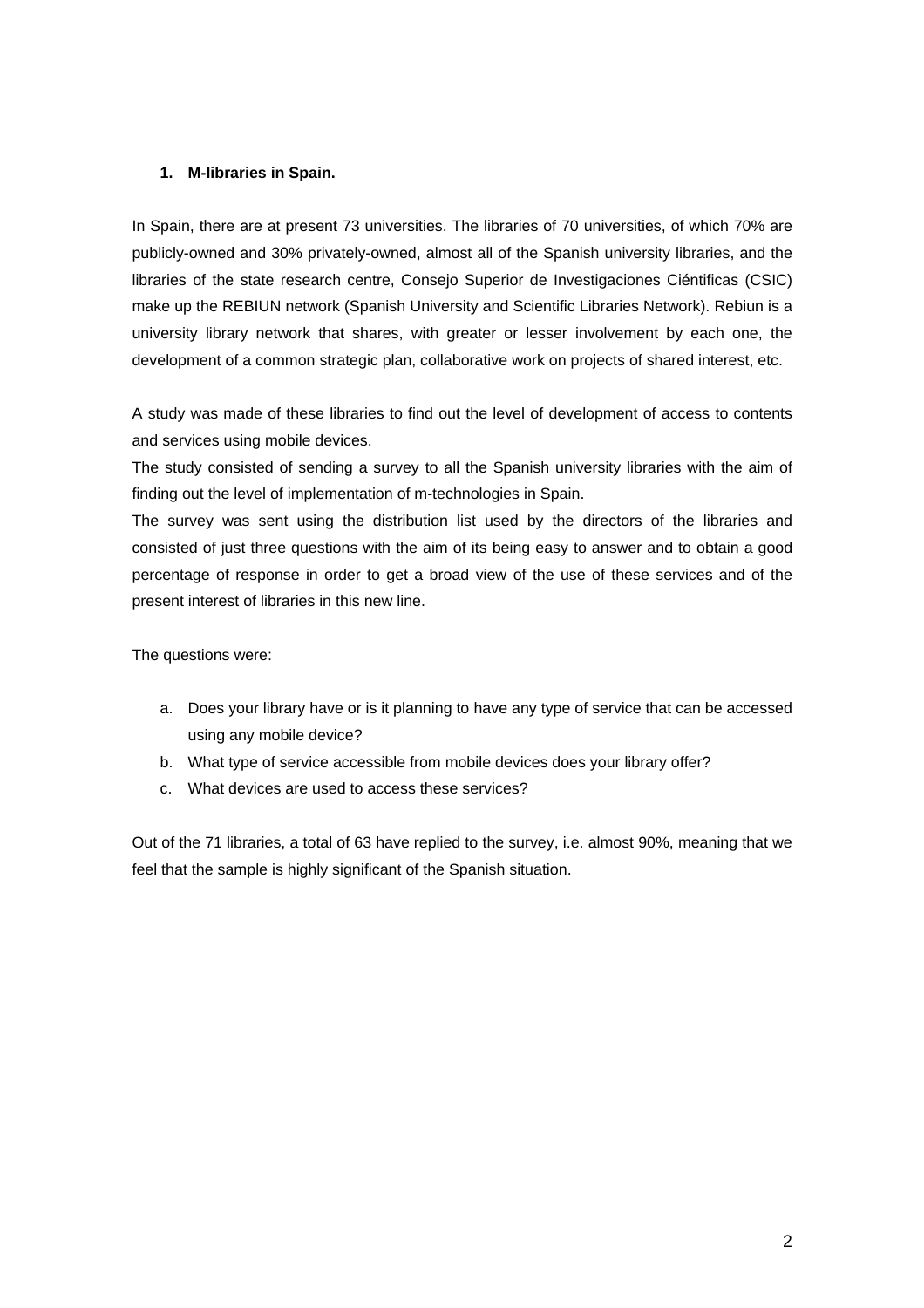

- *Fig. 1.* REBIUN libraries surveyed -

Of the 63 libraries that replied, 18 have access to services via mobile devices, 45 do not have these services and 18 are planning them. It should be noted that of the 18 libraries that are planning services, at the time of the survey 12 had no service of this type in operation and 6 have some service in operation but are planning new services of this type to offer to their users.



- *Fig. 2.* Libraries with or without *m-technologies* implemented -

## **1.1.** *m-libraries* **services.**

In light of the survey, 4 categories of service have been identified: document lending service, general information service, OPAC-related service, *e-text* oriented service.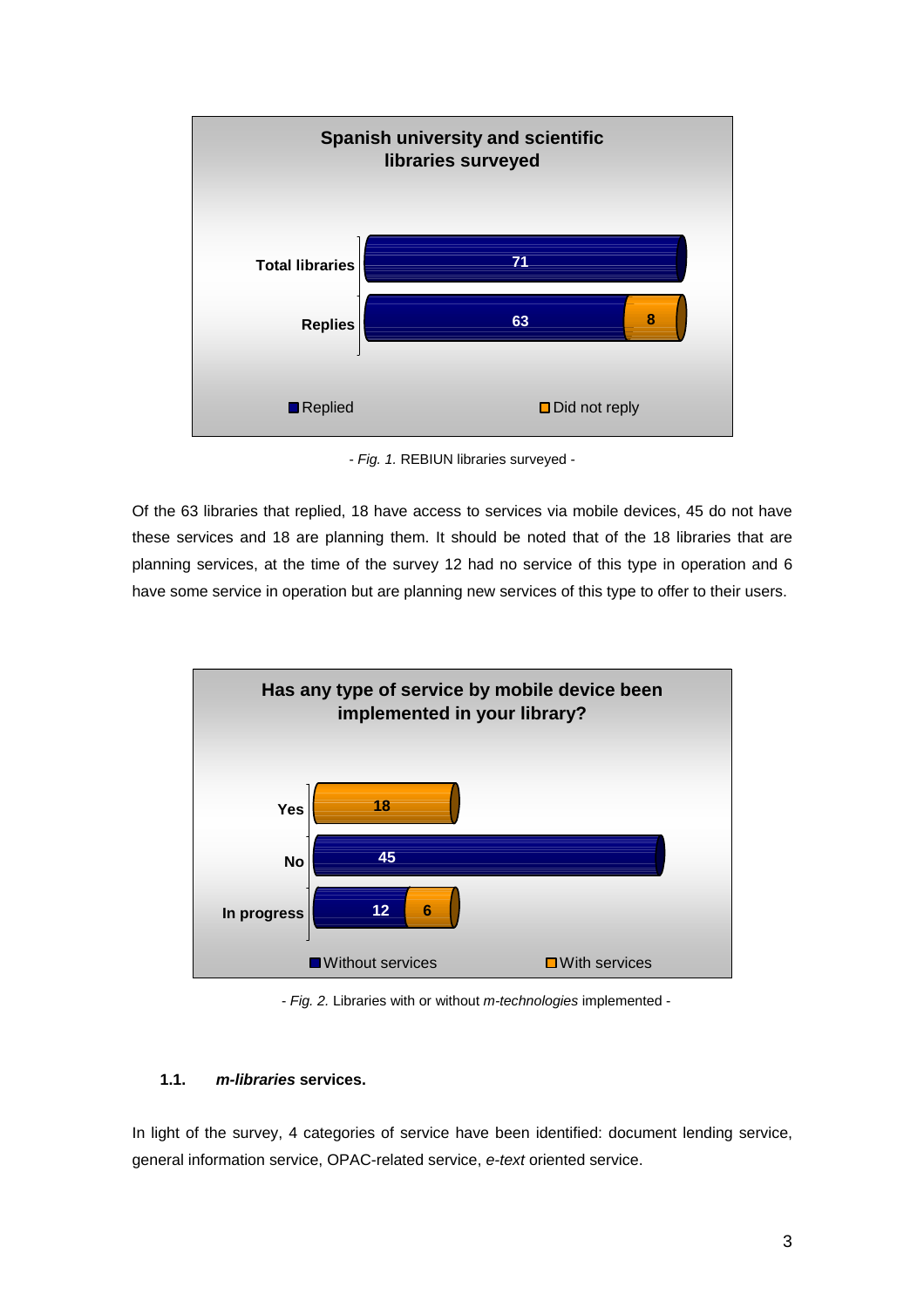

- *Fig. 3.* Types of service implemented -

Of the 18 libraries that have implemented services, 14 of them have services related to the lending of physical documents: renewals, overdue claims, reservations, etc. A total of 13 more libraries are planning this type of service. We should note that almost all the libraries surveyed are on-site libraries, with the exception of the UOC (Universitat Oberta de Catalunya) and the UNED (National Distance Education University), and that, therefore, the lending service is very important for all of them. The most numerous actions related to document lending are overdue claims (8 libraries), followed by reservations (7 libraries) and renewals (5 libraries). Very few libraries (3) allow their users to request documents on loan via mobile devices.

In numerical terms, the lending service is followed in importance by the information service (10 libraries provide it and 5 are implementing it), which includes different types of reply: library opening times, information about the lending service, new items, etc. We should note here a service offered by the UOC, which provides its users with thematic news services, of varying frequency, by means of various devices.

Access to OPACs via mobiles and PDA also has a leading position in services using mobile devices. A total of 6 libraries offer this service and 5 libraries are working towards offering it.

Finally, just one library<sup>[1](#page-3-0)</sup> offers access to e-texts, although 3 more libraries are about to start up this service.

 $\overline{a}$ 

<span id="page-3-0"></span> $<sup>1</sup>$  It should be remembered that we are evaluating libraries. There are several universities that</sup> offer collections of e-texts and access to e-book devices from other university units or departments apart from the library.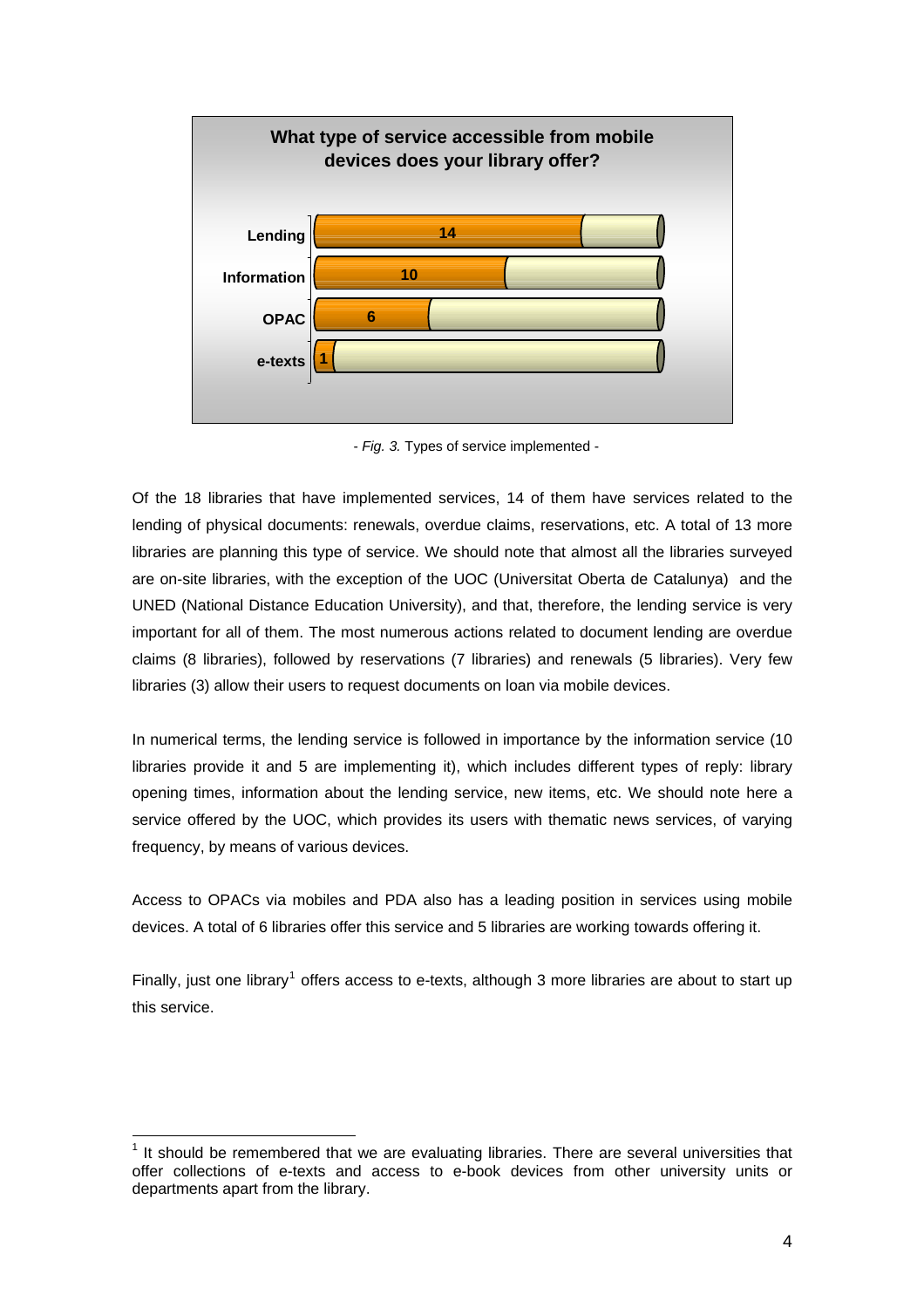### **1.2. Devices and technologies in the** *m-libraries*

The devices used to access the services described above are divided into the following technologies: mobile telephone in general, Short Message Service (SMS) and PDA.



<sup>-</sup> Fig. 4. Devices used -

The SMS service is the most widely used one for renewals, reservations and overdue claims of the document lending services, while the mobile telephone, followed by PDAs, are the most widely used for accessing the OPAC and information services.

## **1.3. Planned services**

A total of 18 libraries are planning services via mobile devices. The majority of these libraries (12) do not presently have services but are working towards implementing some. The remaining 6 are libraries that already have services in operation but are planning to extend this range.

Almost all the libraries have offered us information about the projects that they are planning, and the vast majority are tending towards services related to document lending (13), some are considering offering information services and access to the OPAC (5), and 3 of them are preparing e-books collections and devices.

There are also 3 that are planning to adapt the whole website so that it is accessible using different devices.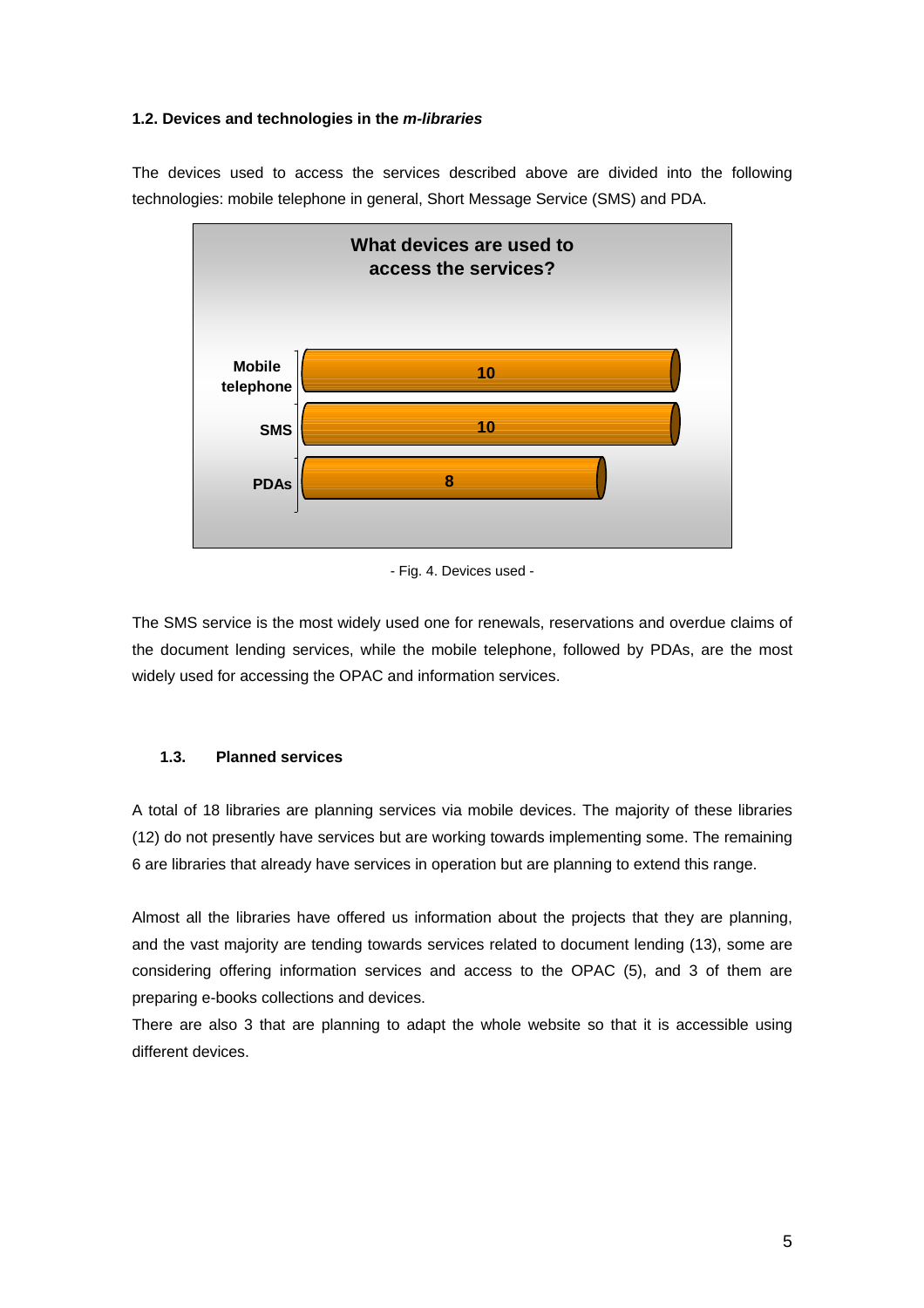

- *Fig. 5.* Planned m-services -

The devices or technologies for access to planned services are based primarily on SMS and the mobile telephone in the great majority of projects. A trend is starting in the use of e-books to provide access to e-texts and make them available to the users by means of the lending system.



- *Fig. 5.* Planned m-devices -

## **1.5. Conclusions of the Spanish situation**

The conclusions that can be extracted from the study conducted show that although it is not the main concern of libraries, many of them are interested in providing their users with access to the library without having to go there in person.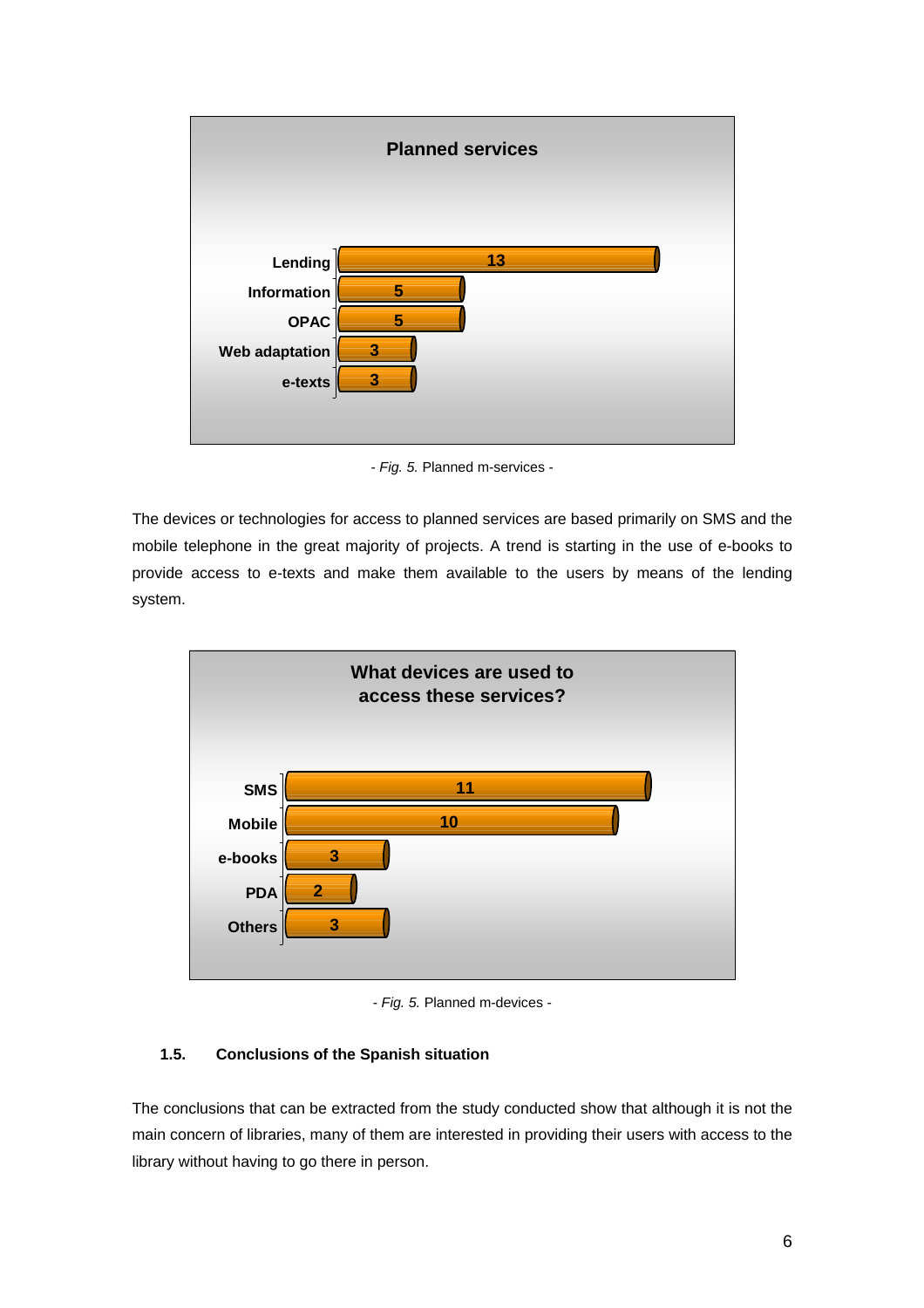At a European-level professional get-together in June 2009 (attended by Spanish library directors), participants were asked to identify the trends of the coming 2-3 years in their libraries, where 10 were identified. When asked to reduce this further to leave it at 3 trends that they saw as key, one of the 3 finalists was the application of mobile technologies.

Going back to the survey conducted, 29% of the libraries surveyed have already started down this road, and a further 19% will probably be added to this figure by late 2009 or early 2010, with which we will have 48% of Spanish university libraries soon offering services accessible from mobile devices despite their being on-site libraries.

If advances are made in the downloading of e-texts of use to students and lecturers, this service may be adopted by a fair few libraries, as there are presently numerous libraries that are offering or are about to offer an e-book lending service, although without adequate contents.

Experience tells us that at a Spanish level, common undertakings offer better results than individual developments. Work in environments such as consortia or professional networks have enabled us to achieve a level of adaptation to ICT, of professionalisation of human resources and of accesses to collections far greater than the initial ones. It is interesting to discover that the commitment to the creation of m-libraries is an aim shared by many Spanish universities, while when proposing projects, defining objectives or sharing experiences, it will prove to be easier to gear actions towards successful outcomes.

### **2. The Universitat Oberta de Catalunya, the library and m-technologies**

Apart from the transfer of research to society carried out by the UOC Internet Interdisciplinary Institute (IN3), there is a significant part of the innovation carried out at the university that is studied and developed for application within the university. The educational, communicative, service, etc. model of a virtual university undergoes constant updating, and the UOC is a test bench of all the technological innovations that can be applied in the university environment to improve all aspects.

It is in this environment that the UOC made a commitment in the 2000s to research into the incorporation of mobile technology to offer services to the virtual community. The first developments were through SMS (Short Message Systems) and WAP.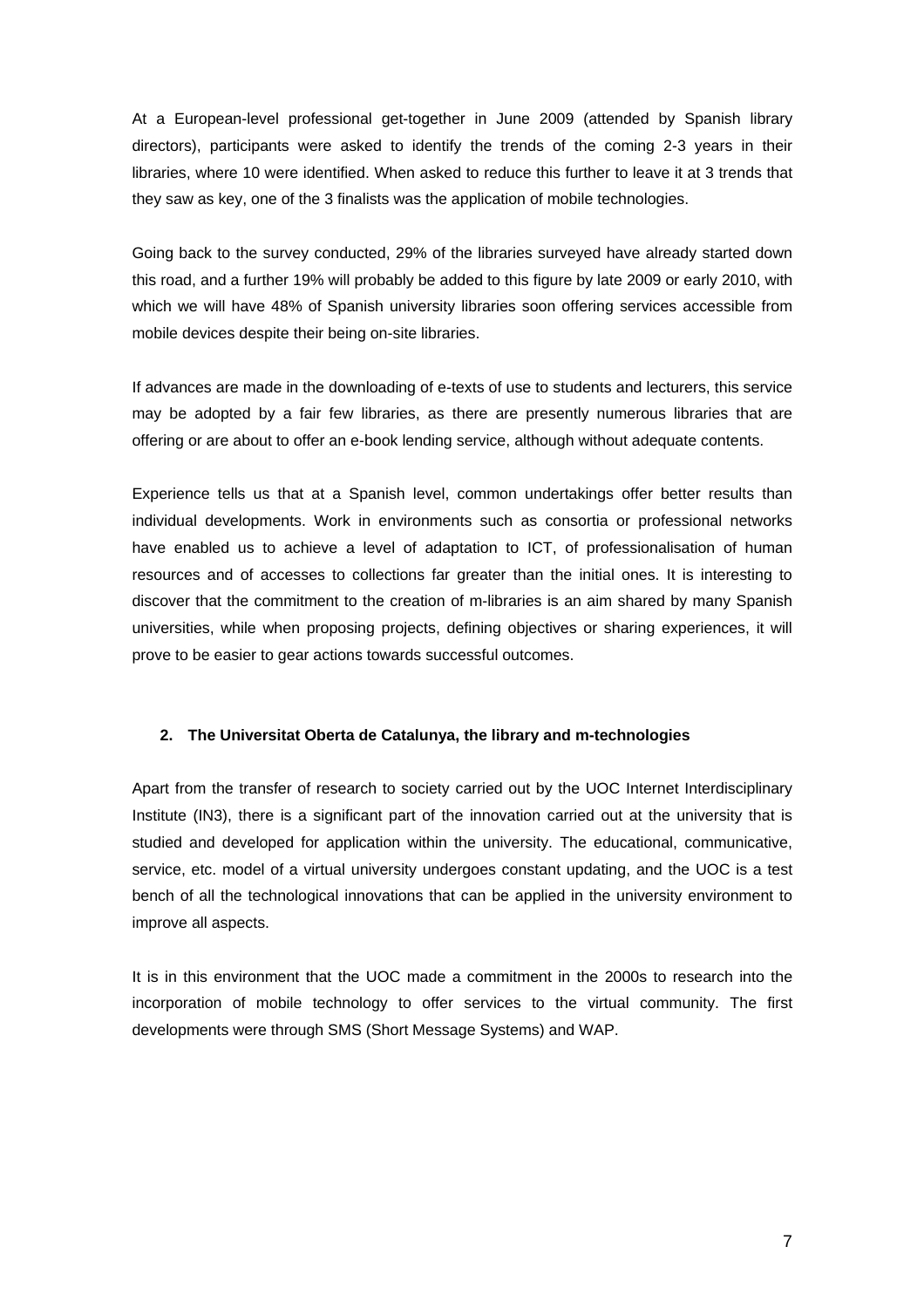#### **2.1. The OPAC and WAP technology**

In February 2000, the UOC became the first Spanish university to offer Virtual Campus contents using Wireless Application Protocol (WAP) technology. In light of the potential of this new technology and its growth forecasts, it was felt that it opened up a new opportunity for libraries to offer their services and resources using these new devices.

The structure of the WAP server was implemented on Windows NT using Nokia Wap Server. The services that were implemented with this technology throughout the university were:

- Procedures with the Secretariat
- Academic calendar
- Information about Support Centres
- Mailbox
- New features on the Virtual Campus
- Access to the Library OPAC

For access to the Library OPAC, which at that time used the VTLS software, on ORACLE, the Virtual Web Gateway was duplicated to enable a web listener by WAP. This PERL web gateway was recoded to adapt the output in HTML to VML language used by WAP devices, and the number of results was limited to 5 by 5 instead of 20 because of the size of the devices' screens.

Accessing from the main menu, the user found the search option with the usual different possibilities: author, title, subject area, subject. The editor that was incorporated in the device assisted the entry of the search argument, sent the information to the server and, after a few seconds, the search results were received.

It seemed at that time that the following WAP generations would allow new services to be offered, so the Library prepared the development of a system of reserving loan documents and access to the e-documents available in the UOC catalogue, with information about their location in the central warehouse or at the different support centres that the UOC has all over the region.

#### **2.2. GPS, SDI and Reservations**

Another line of work was that of informing the user of the location of the nearest document to the place where the reservation was made, using GPS, and the possibility of receiving the different "push" services that had been implemented in the Library at the time: SDI (Selective Information Dissemination), the different themed news services, etc.

Another development in this vein was that of using SMS technology: taking advantage of the development made by the university in sending marks using SMS, work was carried out on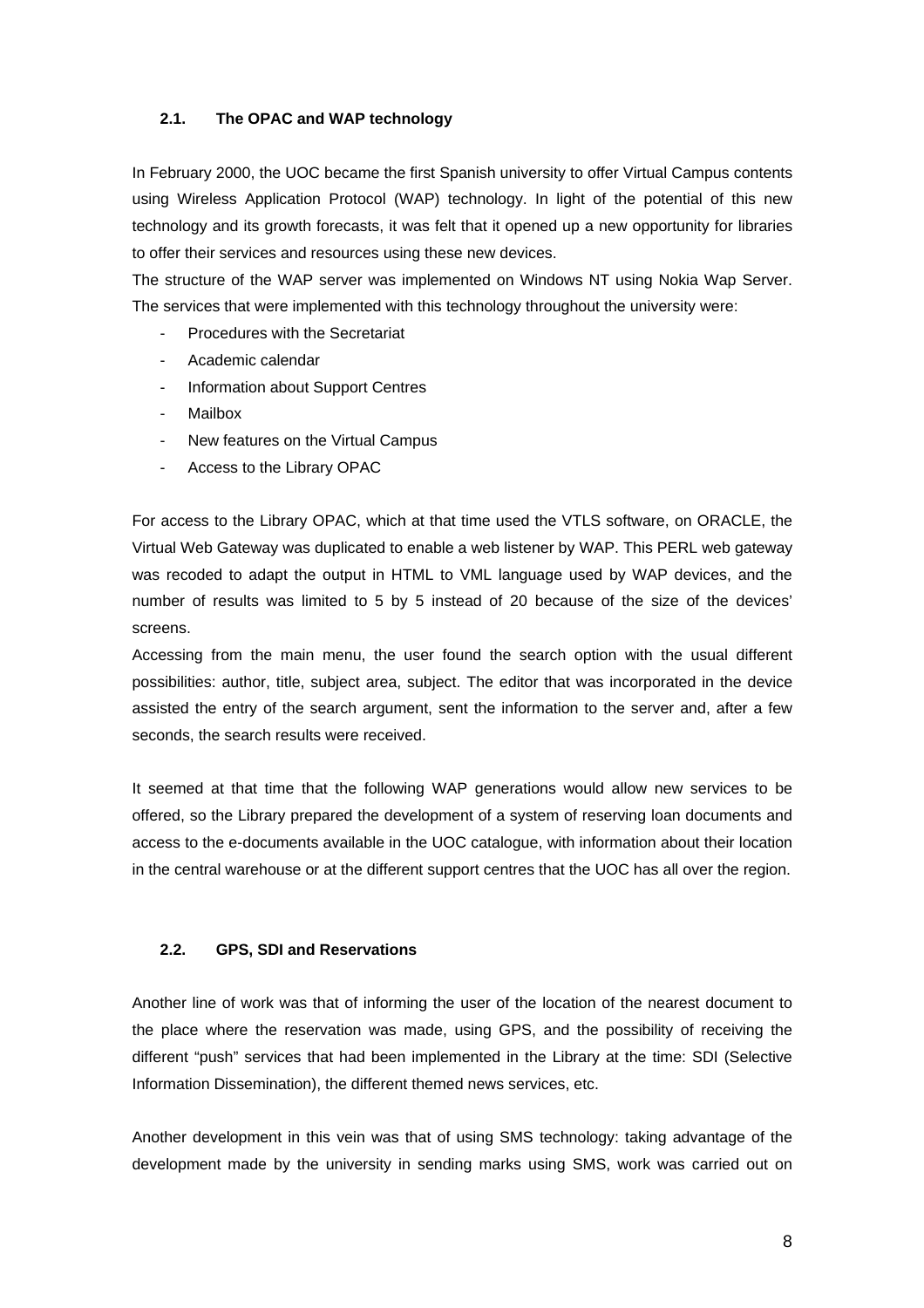adapting this system for sending document lending transactions, specifically sending confirmations of loan reservations and overdue loans claims.

The results and conclusions that were reached in the development of these new technologies is that Internet access by mobile telephone would allow users access to information without depending on computers and terrestrial communications. This phenomenon implied a new opportunity for libraries to offer and adapt their services to this new environment. Within the context of the university, the UOC Library offered the services developed over some years to the virtual community as a complement or alternative to access via computer.

Owing to other priorities, the university did not pursue the development with mobile technologies, and therefore the Library also abandoned its developments, which were not feasible if the university did not make advances in incorporating these technologies into the Virtual Campus.

In the same vein and at the same time, the Libraries Coordination Unit of the Higher Science Research Council (CSIC) collaborated on the project *World Wide Web Information Server of the Pacific Science Commission (II): Digital Dissemination Systems of Cultural Heritage (TIC 2000- 0168-P4-04)*, which considered access to an information system using WAP mobile telephony.

### **2.3. M-technologies in the UOC**

The present situation is rather complex. With the widespread adoption by the public of mobile telephones as a means of communication, the range of services on offer and the proposed projects by the UOC are very extensive.

In terms of its extensive use, the most notable by the university is the sending of final marks in the subjects to users' telephones individually. This system has been in use since the 2000-2001 academic year. However, the library does not participate in this project.

One of the other remarkable projects is the one carried out this academic year on a number of postgraduate courses or individual subjects, where all students enrolled have been provided with an e-book device (iRex iLiad), which contains all the teaching modules of the subjects that the student is studying. This project has been carried out as a pilot trial and the assessment by the students has been uneven.

The specific case of the Digital Literacy subject has been analysed in depth in order to find out the level of satisfaction and suitability to the users' needs.

The students analysed are all those on Humanities courses, divided between psychology, educational psychology and humanities courses. It is also a highly expert population in the university environment, with 90% of them studying on their second degree at the UOC and all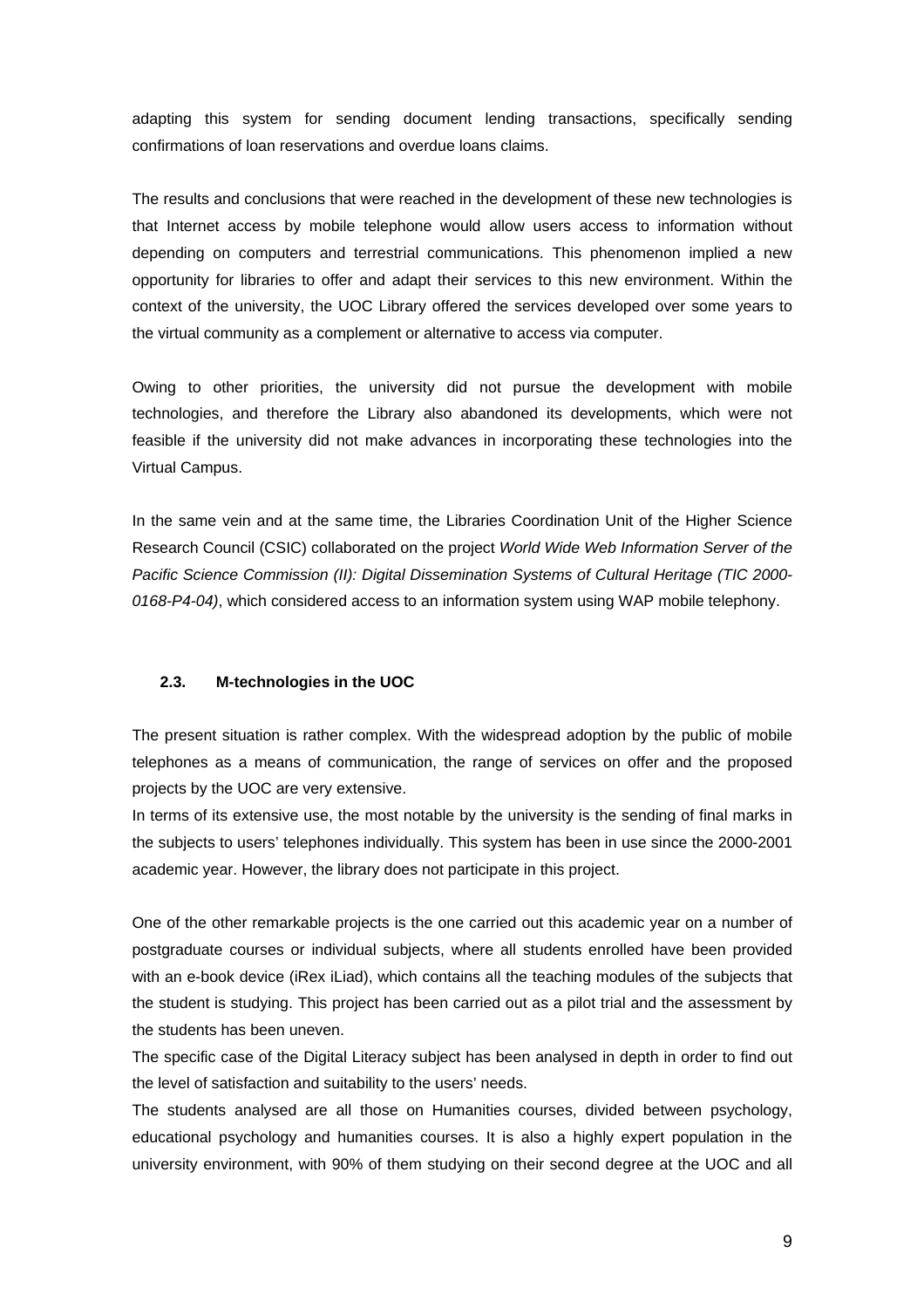having studied 2 terms or more at the university. It is a group with proven skills in the use of office technology (all UOC students have to prove this through a mandatory subject before enrolling on the degree course). The average age of the users to whom the device was provided is 33, and they are primarily (>60%) women.

Contrary to what one may have thought in view of the profile of the sample, the first surprise of the Educational Technology team when analysing the project was that, generally speaking, no one knew the operation, the general utility and, evidently, the technical operation of the devices. 100% of the users analysed resorted to the internet to know how to make the equipment work.

Especially remarkable is that 100% of the users have continued to use the rest of the usual materials and tools at the UOC to pass the subjects in question, such that we could say that they have seen the device as a non-essential reinforcement tool.

We believe that this should be understood in the specific context of the UOC, where the students who have worked using the virtual campus for a number of terms know the work methodology and have incorporated it into their way of understanding studying. Therefore, it is really an alternative rather than a main option to use a device like the iRex iLiad. More so when use could be made of the materials of the subjects without using the mobile device.

The aspects that the students saw as most positive were, on the one hand, the possibility of the device allowing not only the teaching materials to be read, but also to store extra information generated by them, and on the other the ease of reading onscreen, which they consider to be more useful than that of a laptop computer.

The evaluation made by the UOC department that has conducted this pilot trial is generally positive. The most remarkable aspects that Educational Technology staff highlighted on completion of the pilot trial are, to begin with, the modernity and improvement of the image of the institution. At a practical level, they stress the ease of sending materials, as they are not reliant on messaging services to send materials, which can be sent over the virtual campus and which the user can download on paper; this aids the simultaneity of distribution. Finally, we should also highlight the ecological aspect implied by the saving of paper in the use of electronic ink devices.

At the end of the course, the students were able to buy the device by paying 50% of the original price, and the result was that 25% of the students decided to buy them for their own personal use.

The library did not participate directly in this case either, although precisely 40% of the devices returned by the students have been provided to the library for their incorporation into its collection and for them to be offered on loan.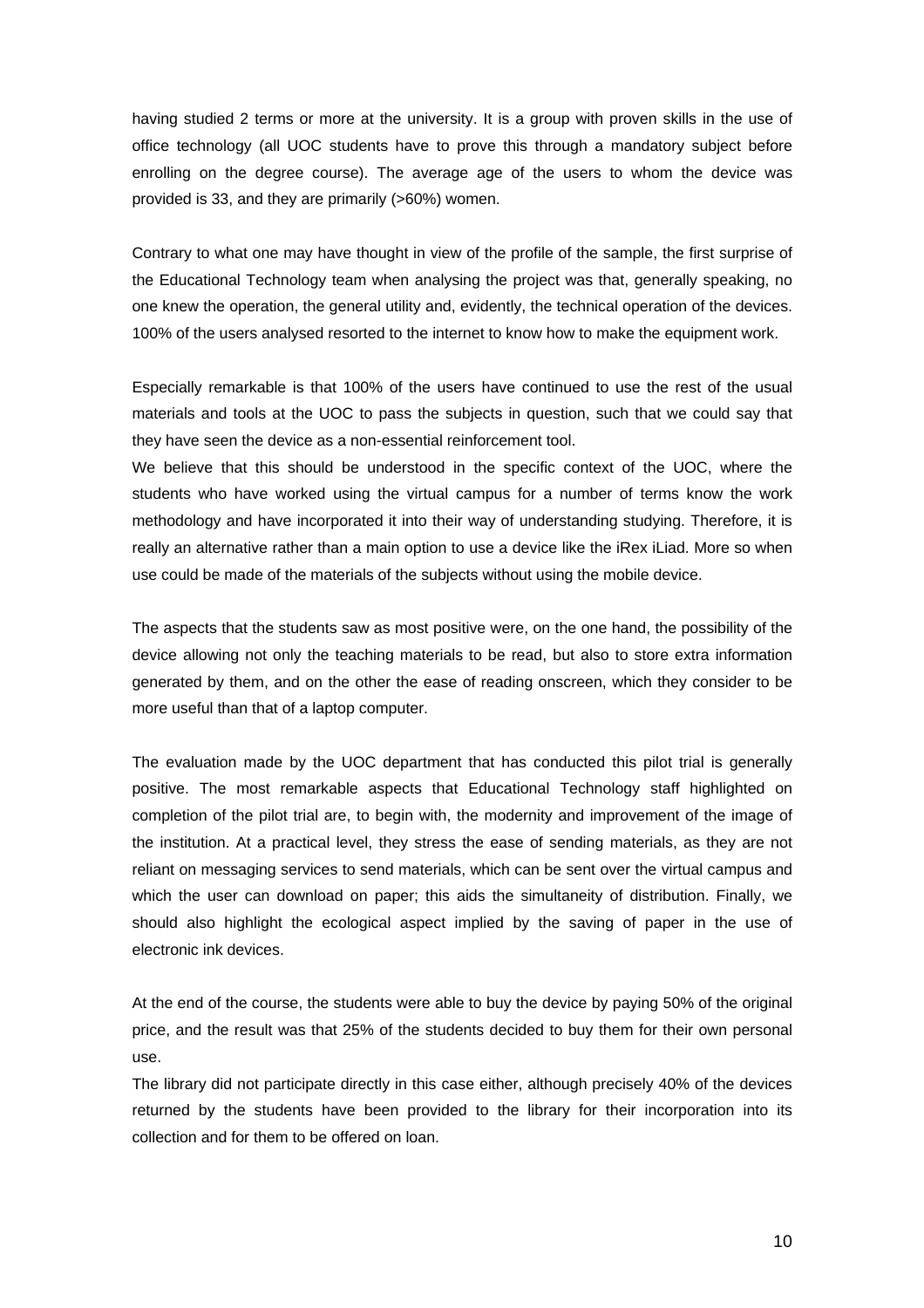#### **2.4 Current m-technologies and m-projects in the library**

The involvement of the library in this period, which we could call *second era*, is still rather initial. After analysis of the *first era* of developments and commitments under the WAP system, greater caution is taken before committing to specific technologies.

Next September, we will be starting the 2009-2010 academic year with a range of 18 e-books devices at the UOC libraries. Of these 18, there are 15 that are from the returns of the students on the postgraduate Open-Source Software course; these devices are the iRex iLiad model, which allow consultation of the teaching materials of many UOC subjects. The 3 remaining devices are iRex *DR 1000*, which have an A4-size screen and which allow all the teaching materials of all UOC subjects to be read.

The commitment of the library is to offer these materials on loan in a very similar way to how the rest of the books on paper are offered, as we understand that the format should not determine the offer and we treat devices on the basis of their content, i.e. as thought they were another book.

The content that we make available to users for consultation via e-books is included on a library webpage and ranges from the teaching materials created by the UOC for all its various subjects and programmes, to material from the Library's digital collection. The library's Documentary Resources team has conducted an exhaustive analysis of the documentary sources bought by the library to resolve which ones can be consulted using the iRex. This way, the user can have access to a significant collection to supply the device.

The other projects on which the library is working are at the expense of other technological solutions with which all the Library's resources are managed. The libraries in the Catalan University Library Association (CBUC) jointly acquired the Innovative Millennium, SFX and Metalib documentary management software, and it is in this environment where we have worked the hardest.

### **2.5. Conclusions**

In light of the proliferation of mobile technologies among our users, the *m-library* concept is a value to which we are strongly committed, but in which we have to take firmer and more secure steps than those we took previously. The first experience in the commitment to WAP technology tells us that we need to combine with the other technology departments at the UOC with a view to making a commitment to one or more technologies with which to work on the subjects relating to the m-library that we want to develop.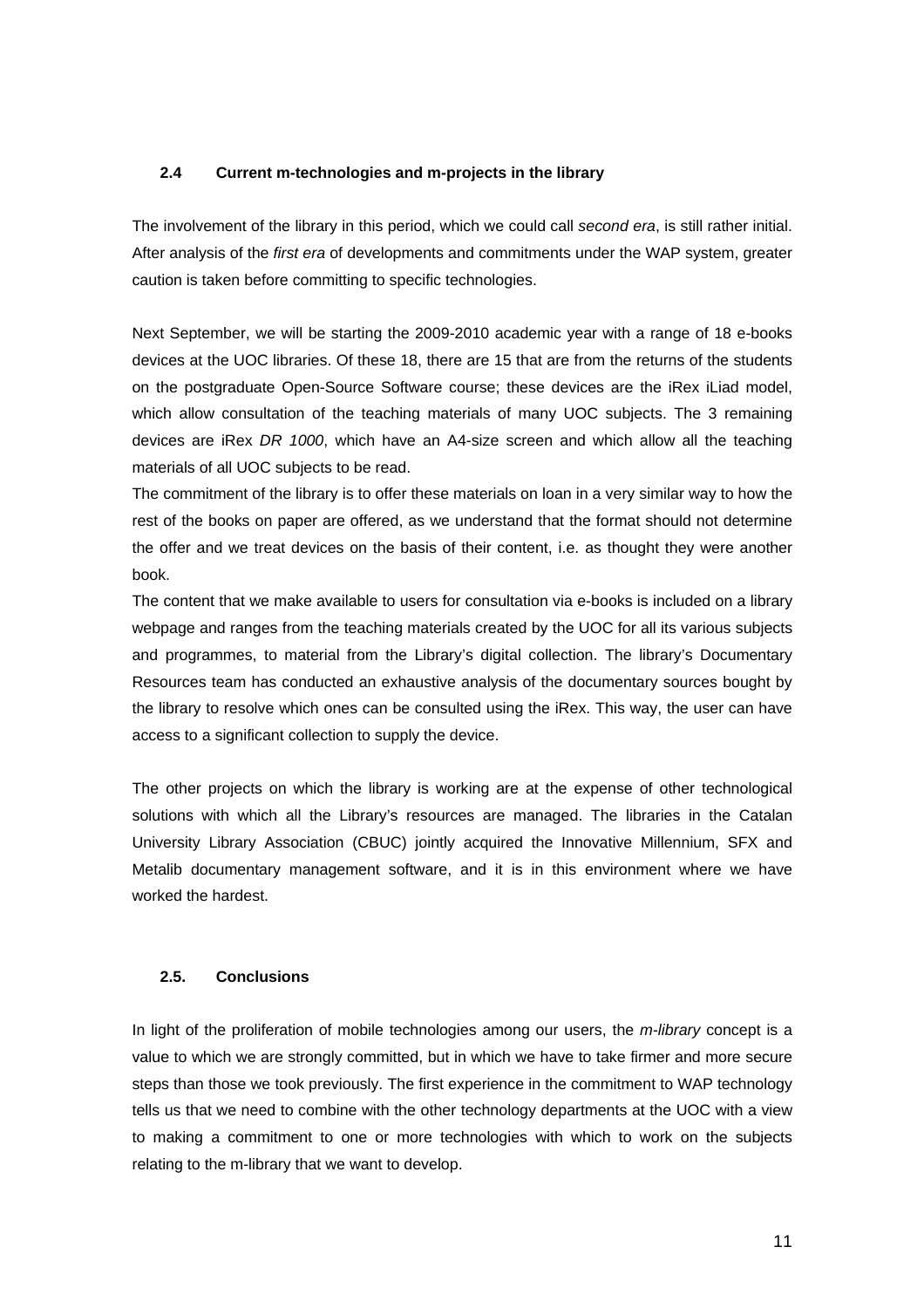At a markedly technological university, the aspects relating to implementations of new technologies are of great importance. The UOC is supported by a complex structure where the technology support teams used by all the departments is key, such that part of the technological knowledge is not in the library but in the teams that provide support to the library from other areas. There are primarily two departments responsible for ICT support for the library: Applications & Processes and Educational Technology, and the steps that we take from now on in the commitment to mobile technologies have to be agreed upon with both departments.

The strongest commitment made by the library in recent months – the acquisition of the 18 ebooks readers – has been on the basis of the joint work with the Educational Technology department. This way, we ensure the support of the institution in the event of any problems with the devices, training needs or needs to share knowledge.

With regard to the *m-technologies* trends with which the library considers it is suitable to work, we should say that we have our reservations in terms of devices, which are presently barely used among the public. Although it is true to say that the UOC seeks to be a trendsetter in Catalonia and Spain in aspects of innovation, it is also true to say that users set the agenda in part when it comes to defining the communicative tools to which we should be making a commitment.

We need to have a good knowledge of the environment in which we will be working on future trends, and the Catalan and Spanish case is highly particular. An EU study conducted in 2006 placed Spain above the European average in mobile telephone penetration, specifically with 94% of users with a mobile telephone, whereas the EU as a whole stands at 92.8%.



- *Fig. 6.* Evolution of the number of mobile telephone lines in Spain between 2000 and 2007 (Source: Red.es Observatory) -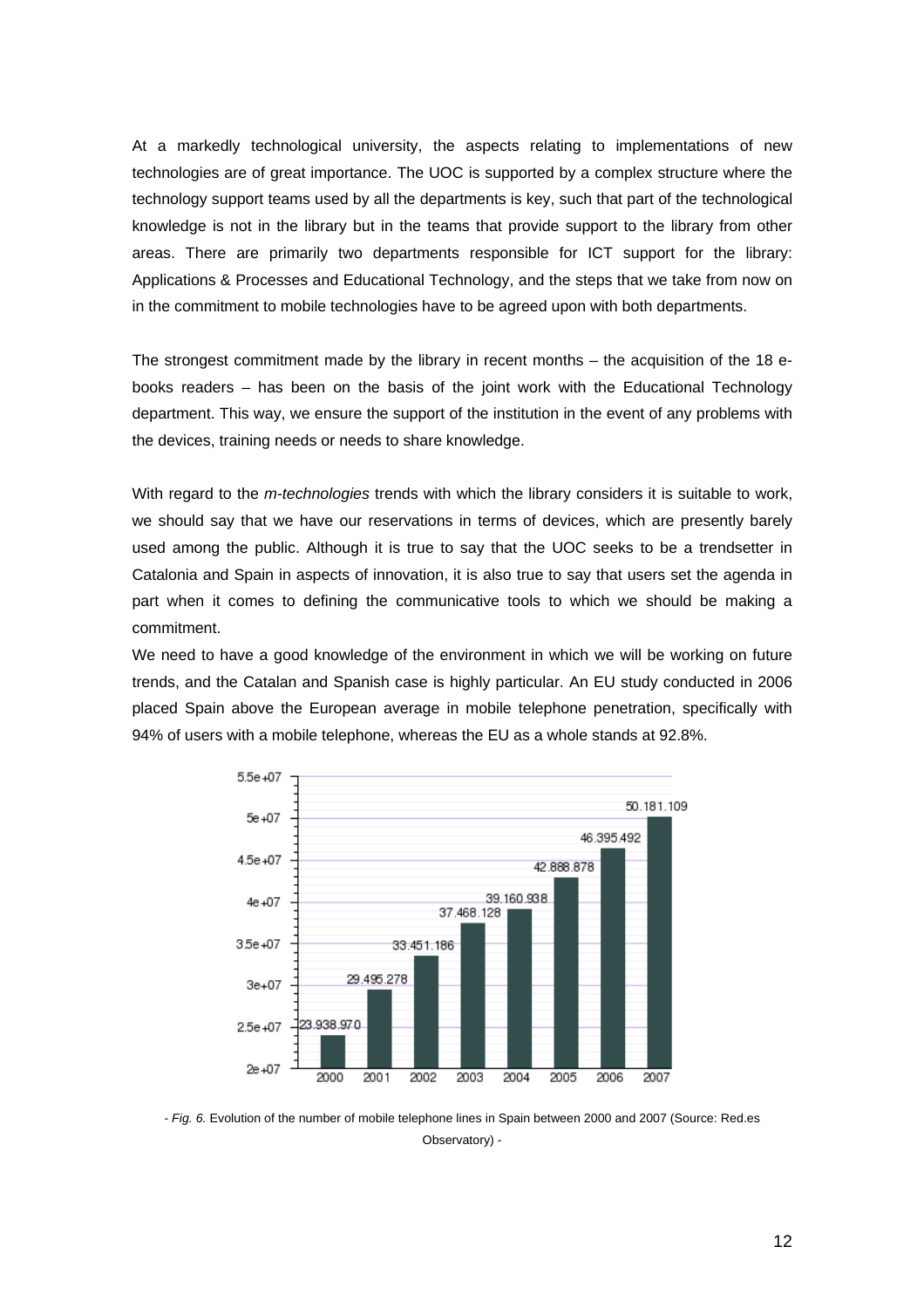Although anticipating user needs is important, sticking our neck out to think that users will choose to buy mobile devices other than telephones massively is rather risky.

In a recent conversation between David W. Lewis (Dean of the IUPUI University Library and Indiana University) and a number of directors of Catalan university libraries, Lewis offered the following question for reflection: what is the age of the users that we have seen holding an electronic ink device? Generally speaking, we could say that they are all rather older. By contrast, the age of the people we know that use a mobile telephone every day offers an immense diversity.

In this environment, we at the UOC Library see mobile telephones as a technology of the future to which the Library should devote a large part of its efforts, and electronic ink devices a field that we should approach more cautiously.

Although we regard our library, like every other library in the world, as an area with a certain degree of autonomy in some aspects, the library's wish is for shared work with all the areas in the university, and the whole university is involved in permanent technological change, in such a way that the UOC should develop a facet of adoption of m-technologies as a whole, and the library in particular. A virtual university such as the UOC should also be an m-university and have, among other things, an m-library.

Besides this, and in the same way that we feel that shared work between libraries from all over Spain can be enriching when defining the model(s) of m-libraries on which to work, the UOC Library, as a member of the CBUC, is immersed in an environment with various documentary management products. These products are primarily and presently software related to or compatible with *Millennium*, *SFX* and *Metalib*.

It is in these environments that we are directing our efforts in order to adapt the present virtual library to a virtual library for mobile devices. At present, we are considering the possibility of incorporating the Millennium *AIRPAC* module (which allows consultation of the OPAC for mobiles and PDA) and *SMS Notice* module (which allows alerts to be sent relating to the circulation of collections) into the library catalogue.

We trust that the *Innovative* and *Ex Libris* developments also follow this direction, because the UOC Library, urged on by the commitment of the users, has started out on a road towards mobility that will stop only if the users ask for it.

#### **References**

Ally,M., (et al.). "Use of a Mobile digital library for Mobile learning". *M-Libraries : libraries on the move to provide virtual access* / edited by Gill Needham and Mohamed Ally. London : Facet, 2008. pp. 217-227

Arroyo-Vázquez, N. "Web móvil y bibliotecas". *El profesional de la información*, 2009, marzoabril, v. 18, n. 2, pp. 129-136. DOI: 10.3145/epi.2009.mar.02